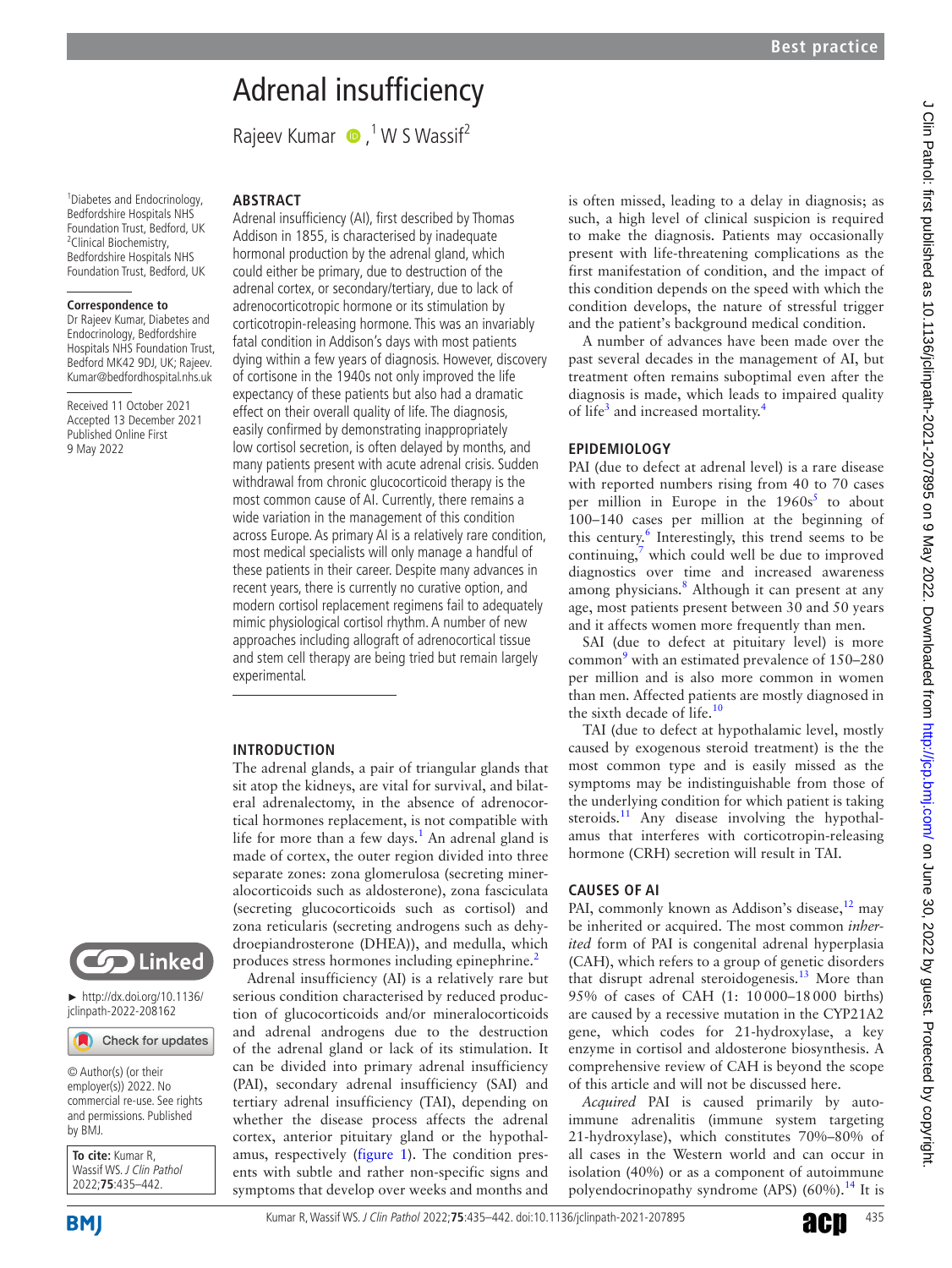

<span id="page-1-0"></span>**Figure 1** Simplified scheme of control of cortisol and aldosterone production. ACTH, adrenocorticotropic hormone; CRH, corticotropinreleasing hormone.

thought that a viral infection or an exaggerated body response to an inflammatory signal, in a genetically susceptible individual, starts an autoimmune cascade, which eventually leads to AI. The first sign of an ongoing autoimmune process is the presence of autoantibodies against 21-hydroxylase, which can be found in about 90% of cases, and detection of these antibodies is diagnostic of PAI. They, however, serve only as biological markers of autoimmunity and have no direct role in pathogenesis of AI.<sup>15</sup>

However, infectious diseases such as tuberculosis and fungal infections are important causes in low-income countries.

SAI presents either due to deficient adrenocorticotropic hormone (ACTH) secretion as an isolated defect or in combination with other pituitary hormones deficiency with pituitary adenoma being the most common cause. $10$ 

Finally, TAI is most commonly iatrogenic, caused by sudden withdrawal from long-term exogenous steroid use.<sup>11</sup> A number of factors can influence the risk of TAI including the dose, duration, half-life, potency and route of administration of glucocorticoid. Moreover, drugs that affect the glucocorticoid metabolism may also alter the risk of TAI.<sup>[16](#page-6-11)</sup> Patients on bedtime glucocorticoid and on multiple split doses are more likely to have hypothalamic–pituitary–adrenal (HPA) suppression due to adverse effect on circadian ACTH rhythm.<sup>[17](#page-6-12)</sup> On the other hand, patients on alternate day regime and those on pulse steroid regime with high-dose systemic glucocorticoids are less likely to suffer from TAI as HPA axis would have had time to recover.<sup>[18](#page-6-13)</sup>

Opiates induced AI, an underappreciated side effect of chronic opiate therapy, due to central suppression of the HPA axis leading to TAI, which has been reported in as many as 29% of patients. It is dose related and is more likely to occur in individ-uals on high-dose opiates.<sup>[19](#page-6-14)</sup>

Common causes of AI are listed in [table](#page-1-1) 1.

# **PATHOPHYSIOLOGY OF AI**

The HPA axis, with endogenous cortisol exerting strong negative feedback at the hypothalamic and pituitary levels, describes the close interaction between these three endocrine organs. $20$  It gets stimulated by and prepares the body to cope with stressful stimuli and tightly regulates the secretion of cortisol in a circadian and ultradian (pulsatile with a frequency of 3–6hours) rhythm. Cortisol deficiency in PAI results in elevated levels of plasma ACTH and CRH due to loss of negative feedback [\(figure](#page-1-2) 2).

<span id="page-1-1"></span>

| Common causes of Al<br>Table 1 |                                                                                                                                                |  |  |
|--------------------------------|------------------------------------------------------------------------------------------------------------------------------------------------|--|--|
| <b>Primary AI</b>              |                                                                                                                                                |  |  |
| Autoimmune                     | Isolated, autoimmune polyendocrinopathy syndrome types 1<br>and $2$                                                                            |  |  |
| Infection                      | Tuberculosis, HIV, fungal, viral                                                                                                               |  |  |
| Others                         | Bilateral adrenal haemorrhage, adrenal metastasis, adrenal<br>infiltration, bilateral adrenalectomy, drug induced                              |  |  |
| Genetic                        | Adrenoleukodystrophy, congenital adrenal hyperplasia, adrenal<br>hypoplasia congenita, adrenocorticotropic hormone, insensitivity<br>syndromes |  |  |
| Secondary Al                   |                                                                                                                                                |  |  |
| trauma/surgery                 | Space occupying lesions/ Pituitary tumours, trauma, surgery, irradiation                                                                       |  |  |
|                                | Infection or infiltration affecting anterior pituitary, pituitary<br>apoplexy, Sheehan's syndrome, drugs                                       |  |  |
| <b>Tertiary AI</b>             |                                                                                                                                                |  |  |
| trauma/surgery                 | Space occupying lesions/ Hypothalamic tumours, trauma, surgery, irradiation                                                                    |  |  |
| Drug induced                   | Glucocorticoid, piates                                                                                                                         |  |  |
| AI, adrenal insufficiency.     |                                                                                                                                                |  |  |

Secretion of adrenal mineralocorticoid aldosterone is regulated mainly through the renin–angiotensin system or dietary potassium. Lack of adrenal mineralocorticoid leads to increased renin release by the juxtaglomerular cells of the kidneys. ([figure](#page-1-0) 1). ACTH does not play a significant role in the long-term regulation of mineralocorticoid secretion, although it does stimulate aldosterone secretion in an acute and transient fashion but to a lesser extent than angiotensin II and potassium. $^{21}$  $^{21}$  $^{21}$ 

In PAI, the loss of adrenal cortex is gradual, and symptoms and signs of AI do not appear until at least 90% of adrenal cortex is lost. $^{22}$  $^{22}$  $^{22}$  In the early stages, basal cortisol secretion is maintained, although secretion in response to stress is impaired and, depending on the situation any stress, such as infection and trauma, can precipitate an acute adrenal crisis. With progressive disease, basal cortisol secretion is affected, leading to the insidious onset of symptoms of the disease. Several other organ-specific autoimmune diseases (eg, thyroid disorders, type 1diabetes mellitus (DM), vitiligo, hypoparathyroidism, vitamin  $B_{12}$  deficiency and premature ovarian insufficiency) frequently  $D_{12}^{12}$  denoting that promatter of  $\mu$  matrices of APS-1 and APS-2.<sup>1</sup>



<span id="page-1-2"></span>**Figure 2** Types of AI. ACTH, adrenocorticotropic hormone; AI, adrenal insufficiency; CRH, corticotropin-releasing hormone; DHEAS, dehydroepiandrosterone sulfate.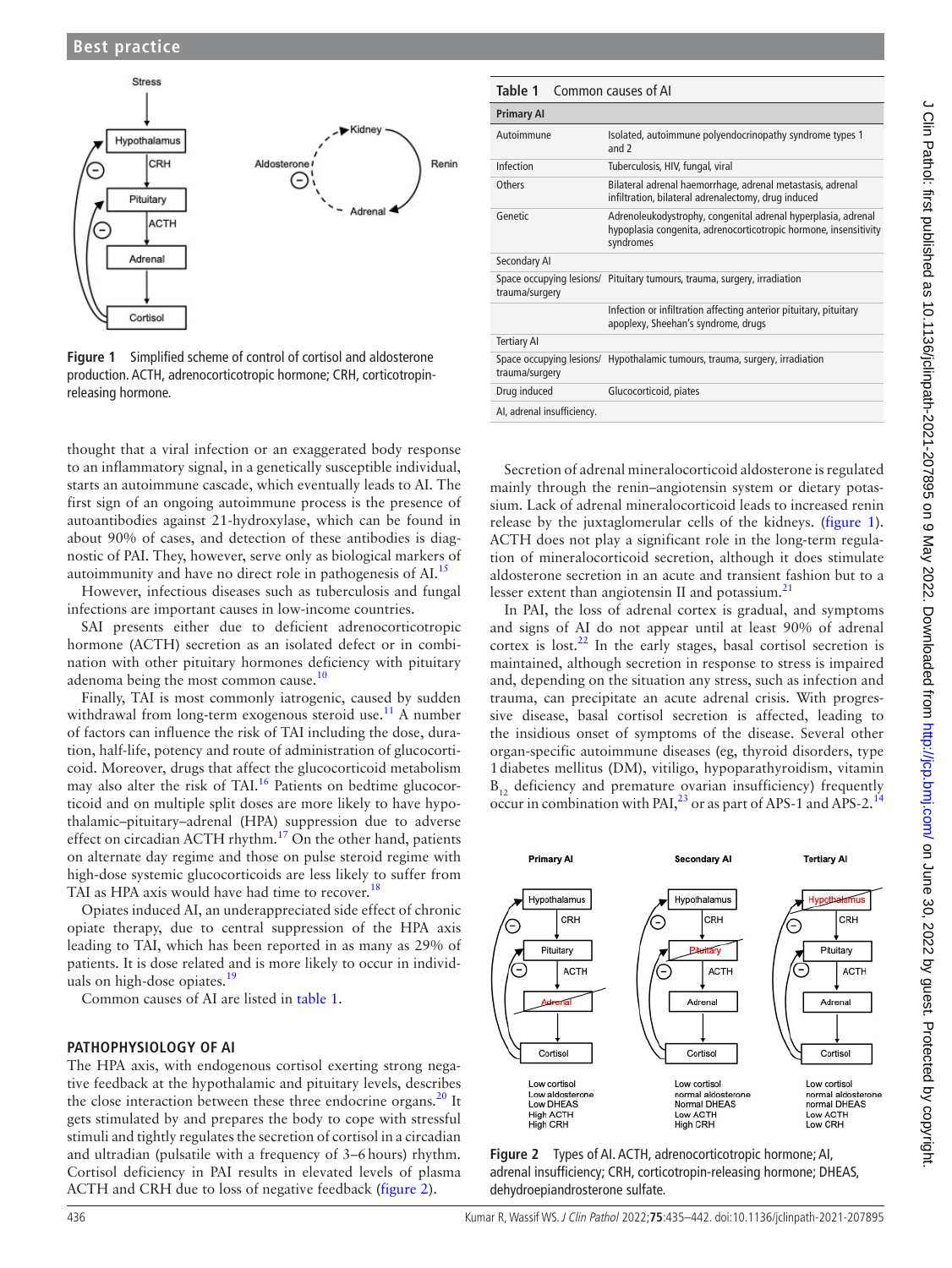Patients with APS-1, which is a rare autosomal recessive disease caused by a mutation in the autoimmune regulator (AIRE) gene, will have at least two of three main components: PAI, hypoparathyroidism and chronic mucocutaneous candidiasis, and those with APS-2, a far more common condition than APS one and with polygenic inheritance, have at least two of the three endocrinopathies, namely, PAI, type 1 diabetes and autoimmune thyroiditis. Both these syndromes can present at any stage of life with new components appearing throughout life. Patients will have circulating autoantibodies and suffer from endocrine failure due to lymphocytic infiltration of the affected glands. $^{24}$ 

Another rare congenital disorder of PAI, caused by DAX1 mutations, is X-linked adrenal hypoplasia congenita in which affected men present with early-onset PAI and develop hypogonadotropic hypogonadism and azoospermia during puberty.<sup>2</sup> Adrenoleukodystrophy (ALD), an X-linked recessive condition, occurs due to a ABCD1 gene mutation and affects 1 in 20000 men with PAI and is due to defective β-oxidation of very long-chain fatty acids (VLCFAs). These patients often develop neurological symptoms many years later.<sup>[26](#page-6-21)</sup> Triple A (Allgrove) syndrome, an autosomal recessive condition, characterised by features of achalasia, alacrima and PAI, is another rare cause of  $AI.<sup>27</sup>$  $AI.<sup>27</sup>$  $AI.<sup>27</sup>$ 

In the early stages in SAI and TAI, basal ACTH secretion is maintained, while stress-induced ACTH secretion is affected. With time, basal ACTH secretion is also affected causing gradual atrophy of zonae fasciculata and reticularis of the adrenal cortex but aldosterone secretion by the zona glomerulosa remains intact.<sup>22</sup>

In practice, it can often be difficult to distinguish between SAI and TAI, and many patients may have elements of both hypothalamic and pituitary defects. If SAI is diagnosed, the insulin tolerance test or CRH stimulation test can be used to distinguish between a hypothalamic (tertiary) and pituitary (secondary) cause, although it is rarely used in clinical practice.<sup>28</sup> The distinction is not clinically relevant, although diabetes insipidus is more likely to occur in TAI caused by hypothalamic damage.

# **CLINICAL MANIFESTATIONS OF AI**

The symptoms of PAI ([table](#page-2-0) 2) are usually of insidious onset and, except for salt craving, are non-specific.<sup>24</sup> As a result, the diagnosis is often delayed or missed altogether, $29$  with some patients presenting in the emergency department with an acute life-threatening adrenal crisis. $30$ 

Many patients with PAI have signs and symptoms of associated diseases which are seen in as many as 50% of patients

<span id="page-2-0"></span>

| Clinical manifestations of primary adrenal insufficiency<br>Table 2                                                                                                                                                                         |                                                                                                                                                                                                                                                                                                                                                                                                                                      |                                                                                                                                           |  |
|---------------------------------------------------------------------------------------------------------------------------------------------------------------------------------------------------------------------------------------------|--------------------------------------------------------------------------------------------------------------------------------------------------------------------------------------------------------------------------------------------------------------------------------------------------------------------------------------------------------------------------------------------------------------------------------------|-------------------------------------------------------------------------------------------------------------------------------------------|--|
| <b>Symptoms</b>                                                                                                                                                                                                                             | <b>Signs</b>                                                                                                                                                                                                                                                                                                                                                                                                                         | <b>Laboratory findings</b>                                                                                                                |  |
| Fatigue and lethargy.<br>Weight loss.<br>Salt craving.<br>Postural dizziness.<br>Anorexia.<br>Abdominal<br>discomfort.<br>Joint and muscle<br>aches.<br>Loss of axillary and<br>pubic hair in women<br>due to loss of<br>adrenal androgens. | Increased pigmentation of the<br>skin and mucous membranes,<br>especially on sun-exposed<br>areas and those subject to<br>friction, such as knuckles, skin<br>creases, elbows, scars, breast<br>areola (caused by stimulation<br>of dermal melanocortin<br>receptors due to high ACTH and<br>other pro-opiomelanocortin<br>peptides).<br>Low blood pressure.<br>▶<br>Orthostatic hypotension.<br>▶<br>Failure to thrive in children. | Hyponatraemia.<br>Hyperkalaemia.<br>Hypoglycaemia.<br>▶<br>Hypercalcaemia.<br>Normochromic<br>anaemia, eosinophilia<br>and lymphocytosis. |  |
|                                                                                                                                                                                                                                             |                                                                                                                                                                                                                                                                                                                                                                                                                                      |                                                                                                                                           |  |

ACTH, adrenocorticotropic hormone.

with Addison disease.<sup>23</sup> The presence of hypoparathyroidism or *Candida* infections should always prompt investigation for APS- $1.^{24}$  $1.^{24}$  $1.^{24}$ 

SAI is usually milder than PAI as aldosterone secretion remains intact [\(figure](#page-1-2) 2). Due to normal or low ACTH and preserved aldosterone level, hyperpigmentation, dehydration and hyperkalaemia are not seen in these patients. However, deficiencies of other pituitary hormones can influence or may be the dominant part of the clinical picture.

Hyponatraemia can occur in both PAI and SAI, although underlying aetiology is different in each case. In PAI, hyponatraemia (and hypovolaemia) is caused by aldosterone deficiency, whereas in SAI, hyponatraemia is due to inappropriate vasopressin secretion (and water retention) due to the lack of cortisol, which leads to dilutional or hypervolaemic hyponatraemia.<sup>[31](#page-6-26)</sup>

TAI, usually due to exogenous steroid treatment, is a heterogeneous group of conditions, and these patients may have Cushingoid features despite having suppressed HPA axis.

# **DIAGNOSIS OF AI**

It is important to constantly look out for AI in patients presenting with non-specific symptoms. Once suspected, it is usually easy to confirm or refute the clinical suspicion by performing some simple tests.

A morning sample for serum cortisol, taken between 07:00 and 08:00, is usually the first test performed in patients with suspected AI, and concentration of  $\langle 80 \text{ nmol/L} \rangle$  is strongly suggestive of AI,<sup>[32](#page-6-27)</sup> while a level of  $\geq$ 365nmol/L was able to predict normal adrenal function with 100% sensitivity.<sup>[33](#page-6-28)</sup> However, concentrations below 354nmol/L should prompt a short synacthen test  $(SST)$ .<sup>[34](#page-6-29)</sup>

Basal plasma ACTH is used to differentiate between PAI and SAI/TAI with high ACTH (double the upper reference limit) suggestive of PAI. Many patients with PAI will also have low aldosterone and high plasma renin activity (PRA), and some may have low dehydroepiandrosterone sulfate (DHEAS) concentrations (figures [1 and 2\)](#page-1-0).

The SST remains the most widely used test to diagnose AI and involves intramuscular or intravenous administration (both routes generate equivalent results<sup>[35](#page-6-30)</sup>) of  $250 \mu$ g synacthen (cosyntropin, synthetic ACTH) and collection of blood samples at 0, 30 and 60min. The test may be performed at any time throughout the day as effects of the circadian rhythm are neutralised due to very large dose of ACTH being administered and poststimulation value being used for diagnostic purposes. However, we have previously shown that 30min sample does not add any additional diagnostic utility and can be omitted thus simplifying SST even further and saving on cost and resources.<sup>36</sup> However, it is the the 30min sample that has been shown to have best correlation with the Insulin Tolerance Test  $(ITT)$ ,  $37$  and many centres across the UK have chosen to retain it. $38$  The guidelines currently do not distinguish between these different time points when recommending a peak cut-off value to exclude AI.

There are a number of assays now available to measure serum cortisol, and it is now well established that differences in the assays do have a major impact on the interpretation of cortisol values in SST. A peak cortisol level of 500nmol/L at 30 or 60min after ACTH administration is traditionally considered as sufficient evidence for normal adrenal function,  $39$  although the cutoff for a normal cortisol response to synacthen may range from 420 to 574 nmol/L depending on assay used. $40$ 

Due to much lower cross reactivity with other endogenous steroids, newer monoclonal immunoassays such as Elecsys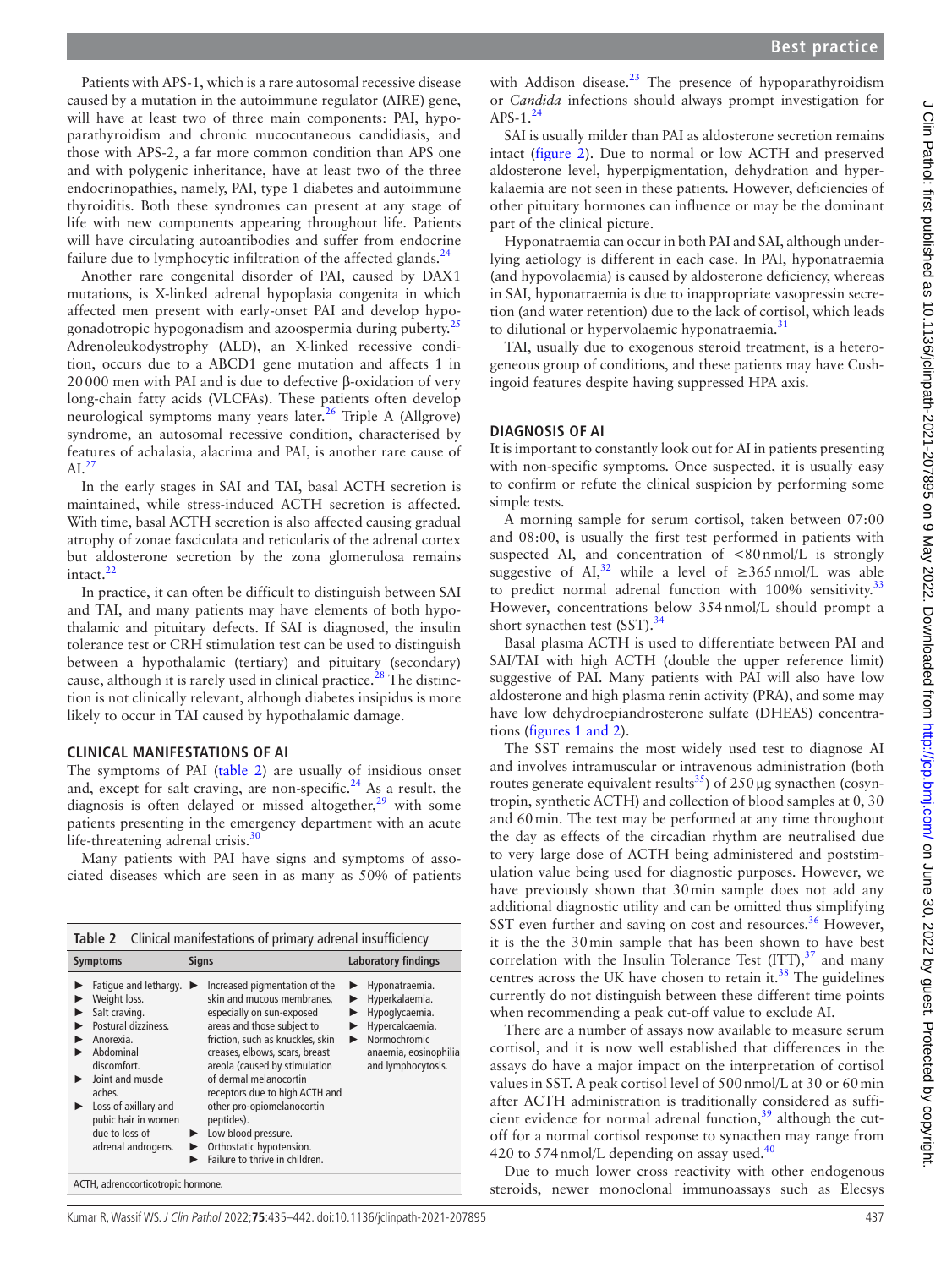Cortisol generation II (Roche Diagnostics, Indianapolis, Indiana) and Beckman Access Cortisol (Beckman Coulter, City, California) consistently produce cortisol values that are 20%–30%lower than those with older polyclonal antibody assays, with 30min cortisol level being  $374^{41}$  and  $403$  nmol/L<sup>42</sup> in two studies. Liquid chromatography-tandem mass spectrometry (LC-MS/ MS) is a non-antibody, structural assay which is highly specific for cortisol. In a recently published study, new cortisol cut-off using LC-MS/MS were 412 and 485nmol/L at 30 and 60min, respectively. [43](#page-6-38) It is therefore important *not* to use a historically accepted cut-off of 500nmol/L in SST for the newer, more specific cortisol assays to avoid false-positive results for AI.

In patients with mild or recent onset SAI or TAI, the SST may be normal because of the very large dose of ACTH that is given (leading to ACTH concentrations more than a thousand times of the normal physiological peak $44$ ) and because it takes couple of weeks for the adrenal cortex to lose its sensitivity to ACTH stimulation. As such, the low-dose ACTH stimulation test using 1µg of cosyntropin, which provides more physiological plasma ACTH concentration, has been advocated to detect mild SAI,<sup>[45](#page-6-40)</sup> but it is now believed that high-dose and low-dose SSTs yield identical results because the concentrations of plasma ACTH postinjection greatly exceed the maximum endogenous physiologic stimulus to the adrenal cortex even in low dose test.<sup>444</sup>

It is important to bear in mind that most tests use serum *total* cortisol and therefore abnormalities of cortisol-binding globulin (CBG), for example, pregnancy, oral oestrogen treat-ment, cirrhosis and nephrotic syndrome, will affect the results.<sup>[47](#page-6-41)</sup> Plasma cortisol is 90% protein bound (80% bound to CBG and about 10% to albumin) and has to be dissociated from binding proteins using an agent which may vary from one manufacturer to another.<sup>[48](#page-6-42)</sup> Cortisol results with some methods are also influenced by albumin concentration of specimens, which may affect the accuracy of result.<sup>[49](#page-6-43)</sup>

Salivary cortisol is commonly used in the diagnostic work-up of hypercortisolism.<sup>[50](#page-6-44)</sup> There has been some interest in its use in the diagnosis of AI due to ease of sample collection, and free concentration of the hormone is measured, thus avoiding the interference due to changes in concentrations of binding globulins.<sup>51</sup>

The diagnosis of PAI in pregnant women is particularly challenging due to overlapping symptoms and the fact that pregnancy is a state of 'physiological' hypercorticolism.<sup>52</sup> The circulating cortisol levels are twofold to threefold higher in pregnancy at term time than those in non-pregnant women, partly due to estrogen-induced tripling of CBG levels.<sup>[53](#page-6-47)</sup> This produces diagnostic challenge as applying cut-off threshold based on norms determined in non-pregnant populations will be misleading. It has been proposed that salivary cortisol should be used as the preferred measurement of assessing adrenal reserve and responsiveness to ACTH in pregnancy, although the cut-off values remain a matter of some debate.

ITT is considered the gold standard to test the entire HPA axis by inducing hypoglycaemia (plasma glucose <2.2mmol/L) following the intravenous administration of insulin (0.1–0.15 unit/kg), which should trigger a rise in serum cortisol.<sup>55</sup> It is particularly useful for the detection of early SAI.

The single-dose overnight metyrapone stimulation test has often been advocated in patients when ITT cannot be used. The administration of metyrapone results in decreased cortisol levels through inhibition of 11-β-hydroxylase (thus inhibiting the conversion of 11-deoxycortisol to cortisol), which in turn leads to accumulation of the substrate 11-deoxycortisol via ACTH stimulation.<sup>[56](#page-6-50)</sup> This test does not induce hypoglycaemia and is

often performed on an outpatient basis. There is a potential risk of precipitating an acute adrenal crisis during this test in patients with undiagnosed AI insufficiency, and it is important to ensure that the patient has an adequate cortisol reserve (eg, 09:00 cortisol >200nmol/L) prior to performing the test. However, this test is now rarely used due to limited availability of metyrapone and wide variations in the measurement of 11-deoxycortisol in blood and urine. Moreover, synthetic ACTH and cortisol assays are now readily available, making SST as the favoured test for the diagnosis of AI.

The use of ITT should be considered when the results of the SST are equivocal (eg, a positive test in the context of a low clinical suspicion or a negative test in the context of high clinical suspicion).

Once confirmed, it is important to try to establish the cause of AI. In acquired PAI, 21-hydroxylase autoantibodies should be checked to confirm the diagnosis of autoimmune PAI.<sup>57</sup> These patients should also be tested for associated autoimmune conditions (including thyroid disease, DM, premature ovarian failure, coeliac disease, autoimmune gastritis and vitamin  $B_{12}$  deficiency) at the time of diagnosis and annually thereafter.<sup>[39](#page-6-34)</sup>

If 21-hydroxylase autoantibodies are absent, CT scan of adrenal glands should be considered to help diagnose structural causes of PAI such as infections, tumours and bleeding. In younger patients (<20 years), APS-1 should always be considered, and all male patients should have VLCFA tested in their serum and, if found raised, should have molecular genetic testing to confirm the diagnosis of ALD.

In patients suspected with SAI, other pituitary hormones should be assayed, and an MRI of pituitary should be organised to look for structural causes (eg, tumour, infiltrative processes such as lymphocytic hypophysitis or granulomatous infiltra-tion).<sup>[58](#page-6-52)</sup> Isolated ACTH deficiency is a diagnosis of exclusion.

In TAI, a detailed drug history is vital, including use of inhaled, injected and topical steroids. Importantly, opiates are the second most common drugs to cause TAI, and history of recreational opioid use may not always be easy to obtain.

Immune checkpoint inhibitors (ICIs) such as nivolumab, pembrolizumab and ipilimumab are monoclonal antibodies and are now used widely in the management of various cancers. Their toxicities are autoimmune in nature (immune-related adverse events) and can affect endocrine glands, including pituitary (hypophysitis causing SAI) and adrenal glands (causing PAI).<sup>[59](#page-6-53)</sup>

An algorithm for the diagnostic approach of AI is depicted in [figure](#page-4-0) 3.

# **MANAGEMENT OF AI**

Patients with PAI require steroid replacement for life, and those with SAI and TAI will require steroids long term, if not for life. Patients with TAI secondary to long-term steroid therapy should stop treatment gradually to prime adrenal glands and allow them time to recover their functions. Adrenal reserve can be tested by SST after the patient has been on a small dose of steroid (eg, prednisolone 5mg, hydrocortisone 20mg or cortisone acetate 25mg) for at least 1–4 weeks. Patients on steroids with long halflife (eg, dexamethasone) should be switched to hydrocortisone before performing SST, and the test should be performed at least 24hours after the last dose of exogenous steroid.

Treatment for ICI-induced AI involves steroid replacement with patients continuing ICI. Importantly, AI can even occur several months after discontinuing an ICI. $60$ 

All patients on steroids should carry a steroid card and wear a MedicAlert bracelet to inform medical personnel on their steroid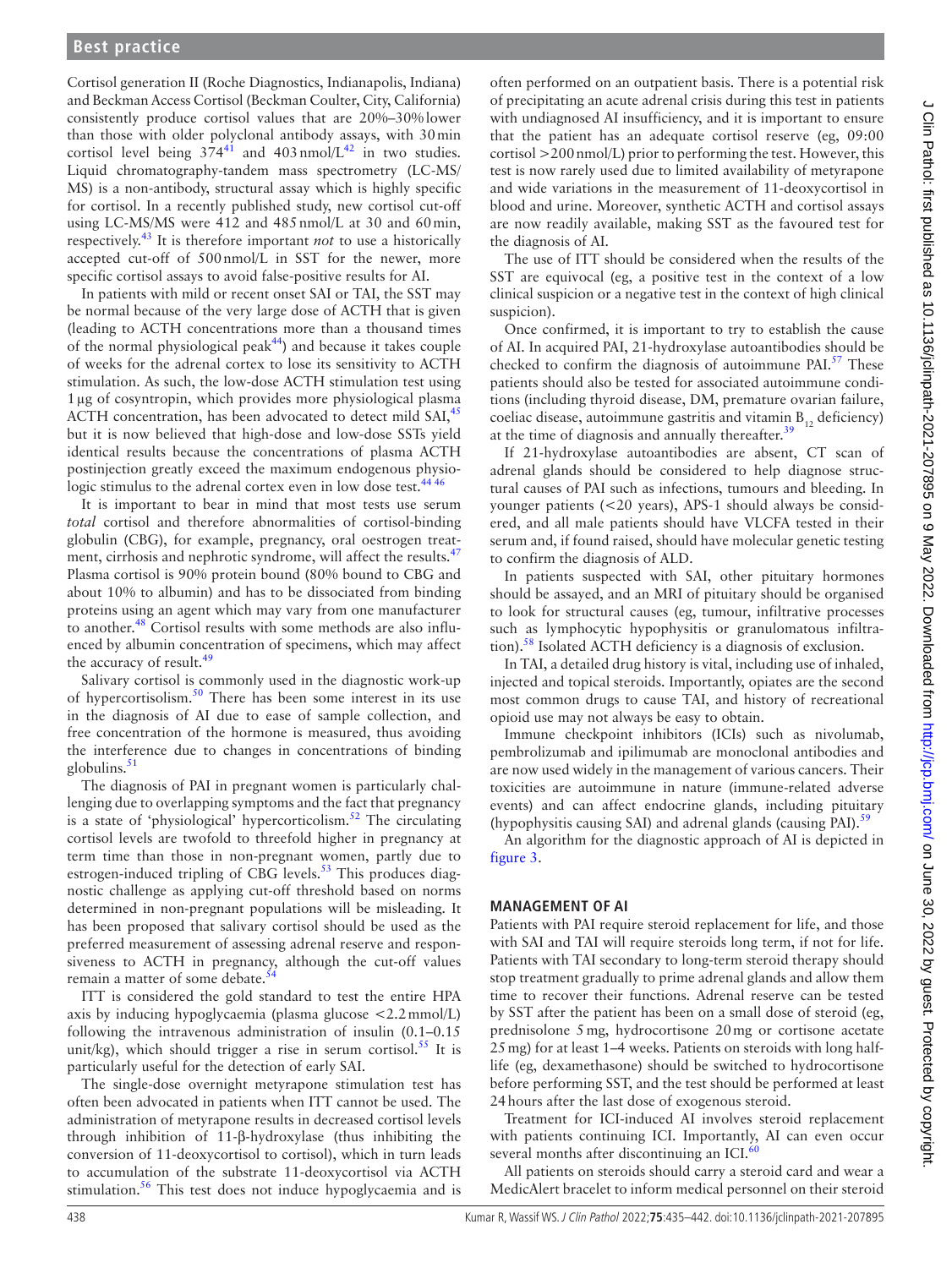

<span id="page-4-0"></span>**Figure 3** Algorithm for the diagnostic approach to the patient with AI. ACTH, adrenocorticotropic hormone; Ahydrocortisone, adrenal hypoplasia congenita; AI, adrenal insufficiency; APS, autoimmune polyendocrinopathy syndrome; PAI, primary adrenal insufficiency; SAI, secondary adrenal insufficiency; SST, short synacthen test; TAI, tertiary adrenal insufficiency; VLCFA, very long-chain fatty acid.

dependence status because any delay in the administration of hydrocortisone in an emergency can have serious consequences.<sup>[61](#page-6-55)</sup>

# **Glucocorticoid replacement**

In healthy individual, adrenal glands produce 5–10mg of cortisol/ sq. m body surface area/day in a circadian manner, with a peak in the morning and a nadir at midnight.<sup>[62](#page-6-56)</sup> This is equivalent to a daily oral replacement dose of 15–25mg hydrocortisone for an adult.

The standard choice of glucocorticoid replacement in AI is oral hydrocortisone (15–25mg) or cortisone acetate (20–35mg/ day), with hydrocortisone being the preferred medication in most countries. Cortisone acetate needs to be activated to hydrocortisone by hepatic 11β-hydroxysteroid dehydrogenase type 1, which leads to a slightly delayed onset of action.

Hydrocortisone is usually given two or three times a day with the first (and largest) dose, which should not exceed 10mg, as soon as the patient is awake, and the last dose about 6hours before bedtime to avoid sleep disturbances. Such a dosing regimen, however, remains imperfect and fails to mimic the physiological cortisol circadian rhythm<sup>63</sup> and inevitably results in temporary over-replacement or under-replacement.

Modified-release hydrocortisone once per day (15–25mg) is now available and seems to provide a more circadian-based serum cortisol profile<sup>63</sup> with favourable metabolic effects on weight, blood pressure, and glucose metabolism, and improved health-related quality of life.<sup>6</sup>

In some countries, prednisolone, given in doses of 3–5mg/ day, remains the only treatment option for AI despite concerns about more frequent dyslipidaemia<sup>[65](#page-6-59)</sup> and reduced bone mineral  $content<sup>66</sup> compared with hydrocortison. It is cost effective$ and can be administered once per day dose, thus improving compliance. In the Endocrine Society Clinical Practice guidelines (2016), prednisolone, given once or two times per day, is suggested as an alternative to hydrocortisone, particularly in patients with reduced compliance.<sup>3</sup>

Dexamethasone should not be used to treat AI due to its long half-life, which leads to Cushingoid side effects. Subcutaneous pump treatment is an option, and the only effective way of reconstituting the circadian variation in cortisol. $\frac{67}{67}$  $\frac{67}{67}$  $\frac{67}{67}$ 

In a recently published study compiling data from 2648 patients with AI (almost equal number of patients with PAI and SAI) across the UK, 72% of patients were noted to be on hydrocortisone, 26% on prednisolone and 2% modified release hydrocortisone.<sup>[68](#page-7-0)</sup>

One of the main challenges in the management of AI is to assess the adequacy of glucocorticoid replacement. In the absence of an established biomarker of cortisol activity, some clinicians rely on clinical symptoms and others use cortisol day curve $69$  based on serum samples, saliva or blood spots from capillary finger-prick samples. It is not yet established if such monitoring improves outcomes in these patients.

# **Mineralocorticoid replacement**

Patients with SAI and TAI do not need mineralocorticoid replacement. Aldosterone deficiency in PAI should be treated with fludrocortisone (0.05–0.20 mg), in a morning dose of once per day, with higher doses given to physically active people. Because of the long half-life of fludrocortisone, divided doses are not required. Patients should be advised not to restrict their salt intake.

Mineralocorticoid replacement is evaluated clinically by measuring blood pressure and by asking for symptoms such as persistent salt cravings, postural giddiness, and leg swelling and biochemically by checking electrolytes. Some clinicians measure plasma renin activity (PRA) with the aim to keep it towards the upper reference range.<sup>[70](#page-7-2)</sup> However, interpretation of PRA is dependent on the time of day, body position and medication intake and is no longer advisable.

The aim of mineralocorticoid replacement is to normalise blood pressure and potassium, and inadequate substitution may be responsible for poor cardiometabolic outcome and impaired sense of well-being. $71$ 

# **Adrenal androgen replacement**

Patients with PAI often have adrenal androgen deficiency, and a 6-month trial of DHEA, 25–50mg once per day is suggested in patients with PAI who continue to experience low energy levels, poor well-being and (in women) poor libido despite optimal glucocorticoid and mineralocorticoid replacement.<sup>72</sup> Dose of DHEA should be adjusted by aiming to normalise morning serum DHEAS levels.

# **TREATMENT OF ADRENAL CRISIS**

An acute adrenal crisis is a life-threatening emergency that requires immediate treatment even if blood tests cannot be carried out or results are not yet available. Patient will often present with accentuation of their chronic non-specific symptoms with dehydration leading to hypotension and shock. Dehydration can be severe and perpetuated if life-threatening hypercalcaemia is associated with Addisonian crisis.<sup>[73](#page-7-5)</sup> Blood tests will usually reveal low sodium, high potassium, low glucose and a biochemical picture consistent with acute kidney injury.<sup>[74](#page-7-6)</sup>

Treatment of an acute adrenal crisis is summarised in [table](#page-5-4) 3.

# **DOSE ADJUSTMENTS AND SICK DAY RULES**

Patients with AI should adjust their glucocorticoid dose when exposed to stressful situations and while undergoing a medical or surgical procedure according to the degree of stress induced.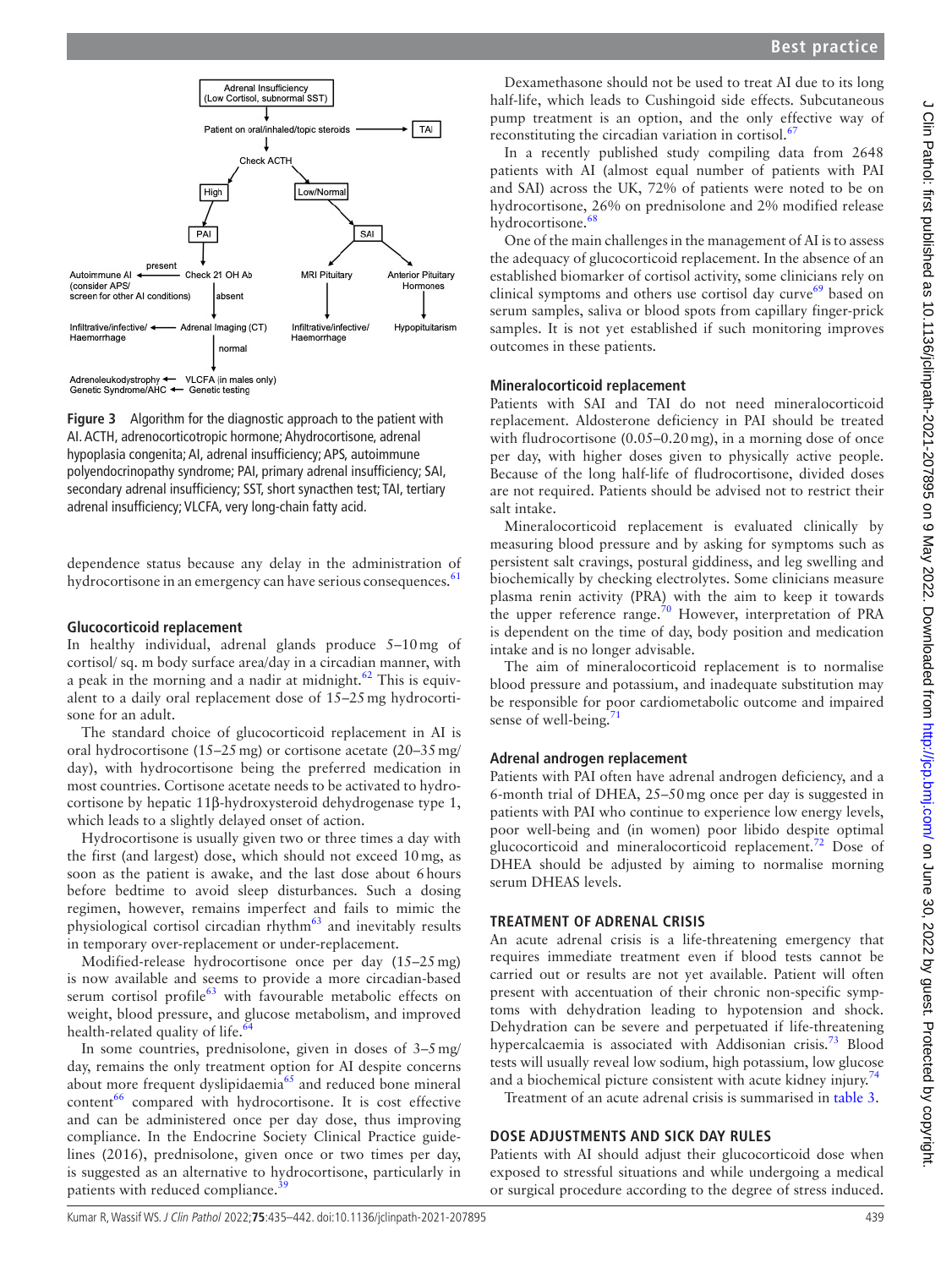# <span id="page-5-4"></span>**Table 3** Treatment of an acute adrenal crisis

| Hydrocortisone                      | $\blacktriangleright$ 100 mg intravenous bolus stat followed by 50-100 mg<br>intravenous or intramuscular four times a day continued for 24-<br>48 hours until the patient can take oral medication (alternative<br>200 mg/24 hours by continuous intravenous infusion).<br>Fludrocortisone should be restarted when the hydrocortisone<br>▶<br>dose falls to $<$ 50 mg/day.<br>Dehydroepiandrosterone replacement is not required.<br>Monitor renal profile at least every 12 hours and continue<br>▶.<br>regular monitoring until electrolyte imbalance and acute kidney<br>injury are corrected. |
|-------------------------------------|-----------------------------------------------------------------------------------------------------------------------------------------------------------------------------------------------------------------------------------------------------------------------------------------------------------------------------------------------------------------------------------------------------------------------------------------------------------------------------------------------------------------------------------------------------------------------------------------------------|
| Intravenous fluids                  | 1 L normal saline intravenous infusion over an hour followed by<br>►<br>repeated infusion at a slower rate (usually 4-6L in 24 hours).<br>Frequent haemodynamic monitoring and measurement of serum<br>▶<br>electrolytes to avoid fluid overload.                                                                                                                                                                                                                                                                                                                                                   |
| Other treatment                     | Admission to the high-dependency unit.<br>Prophylaxis of gastric stress ulcer and low-dose heparin.<br>Antibiotic treatment.                                                                                                                                                                                                                                                                                                                                                                                                                                                                        |
| To prevent future<br>adrenal crises | Explore the medical and behavioural causes precipitating<br>▶<br>adrenal crisis, (eg, compliance issues).<br>$\blacktriangleright$ Patient education.<br>Annual influenza immunisation (and pneumococcal vaccination<br>when older than 60 years).<br>Emergency hydrocortisone injection (every patient should be<br>issued with an emergency injection kit and advised of training<br>for patients and carers/families on their use).<br>Sick day rules guidance.<br>Advise to register with local ambulance service as 'steroid<br>dependent'.<br>Steroid card/medic bracelet.                    |

However, the optimal dose, frequency and duration of enhanced coverage remain contentious.

In case of vomiting, diarrhoea or when the patient is fasting (eg, prior to an elective surgical procedure), glucocorticoids should be administered parenterally, preferably intravenously. The current evidence supports the use of hydrocortisone doses not exceeding 200 mg/day.<sup>75</sup> Following an uncomplicated surgical procedure, glucocorticoid dose can usually be reduced to baseline after about  $3 \text{ days}$ .

In case of medical illness, it is generally suggested that patients should double or triple their daily dose of glucocorticoid therapy during a febrile illness until recovery.<sup>[77](#page-7-9)</sup>

# **AI AND COVID-19**

Patients with AI have a slightly increased overall risk of infections, including coronavirus; they are at an increased risk of complications due to the potential for an adrenal crisis to be triggered by the infection. It is suggested that patients with AI and suspected (or confirmed) COVID-19 infection should increase their hydrocortisone dose to 20mg four times per day, and those on modified release hydrocortisone should switch to the regular, immediate release preparation at a dose of 20mg orally every 6hours. Patients on prednisolone 5–15mg/day should take 10mg every 12 hours and those on prednisolone >15mg should split their usual daily dose into two equal doses 12 hours apart.<sup>76</sup>

Patients should be advised to take fludrocortisone at their usual daily dose.

If the patient becomes ill, usual sick day rules apply and patient should be advised to call the ambulance if they have continuous high temperature, shortness of breath or diarrhoea and vomiting.

In a recent study of histopathological examination of adrenal tissue obtained from the autopsies of 40 patients who died from COVID-19, evidence of cellular damage and small vessel vasculitis was found, suggesting that the adrenal gland is a prominent target for the viral infection.<sup>79</sup> Further studies are required to establish whether adrenal involvement in COVID-19 is likely to lead to  $Al^{80}$  or perhaps symptoms of long COVID-19.

# **OUTLOOK FOR THE FUTURE**

There continue to remain significant challenges in the diagnosis and management of AI. Patients with Addison's disease require lifelong glucocorticoid and mineralocorticoid therapy on a daily basis, and despite many advances over the last few decades, it has not been possible to mimic the physiological rhythm of cortisol, which adds to the risk of increased morbidity and mortality in these patients.

Many patients continue to present with adrenal crisis as the first manifestation of AI due to delay in diagnosis, and it is important that doctors and nurses are educated to enable them to suspect and diagnose the condition in a timely manner.

A number of options are currently being explored to halt and possibly reverse the autoimmune destruction of the adrenal cortex, including B lymphocyte-depleting immunotherapy with rituximab,<sup>80</sup> regular subcutaneous tetracosactide (ACTH1-24)<sup>[81](#page-7-13)</sup> therapy,[82](#page-7-14) dual therapy with rituximab and repeated depot tetracosactide.<sup>83</sup>

Transplantation of adrenocortical tissue is another promising approach, and a successful mother-to-daughter allograft has been reported in a young patient with AI secondary to severe sepsis.<sup>[84](#page-7-16)</sup> Allotransplantations of whole adrenal–kidney–pancreas have also been described in a patient with type 1 diabetes and concomitant autoimmune AI with satisfactory outcome at 1 year.<sup>85</sup> Stem cells provide the potential to regenerate the adrenocortical tissue in patients with AI, and this is currently an area of intense research[.86](#page-7-18)

# **CONCLUSION**

Timely identification of AI is critical as it can become a lifethreatening condition in a stressful situation due to impaired cortisol response. Despite the challenges of mimicking the physiological rhythm, glucocorticoid replacement therapy is lifesaving and leads to dramatic improvement in overall outcome. It is important to educate the patient and family members about the need to wear a medical alert bracelet or necklace and to carry a steroid card.

#### **Handling editor** Patrick J Twomey.

**Acknowledgements** Stuart Hunter, Pathology Department, Bedford Hospital NHS Trust, for technical assistance.

**Contributors** RK and WSW contributed to the conception and design of the paper, and RK wrote the first draft. Both authors gave their approval for the final version of the manuscript.

**Funding** The authors have not declared a specific grant for this research from any funding agency in the public, commercial or not-for-profit sectors.

**Competing interests** None declared.

**Patient consent for publication** Not applicable.

**Ethics approval** This study does not involve human participants.

**Provenance and peer review** Commissioned; externally peer reviewed.

#### **ORCID iD**

Rajeev Kumar<http://orcid.org/0000-0002-9887-0025>

# **REFERENCES**

- <span id="page-5-0"></span>1 Jain J, Arnstein AR, Singhakowinta A, et al. Eight-day survival without adrenal steroids. [JAMA](http://www.ncbi.nlm.nih.gov/pubmed/576674) 1977;237:1715–6.
- <span id="page-5-1"></span>2 Vinson GP. Functional zonation of the adult mammalian adrenal cortex. Front [Neurosci](http://dx.doi.org/10.3389/fnins.2016.00238) 2016;10:238.
- <span id="page-5-2"></span>3 Løvås K, Loge JH, Husebye ES. Subjective health status in Norwegian patients with Addison's disease\*. [Clin Endocrinol](http://dx.doi.org/10.1046/j.1365-2265.2002.01466.x) 2002;56:581–8.
- <span id="page-5-3"></span>4 Bergthorsdottir R, Leonsson-Zachrisson M, Odén A, et al. Premature mortality in patients with Addison's disease: a population-based study. [J Clin Endocrinol Metab](http://dx.doi.org/10.1210/jc.2006-0076) 2006;91:4849–53.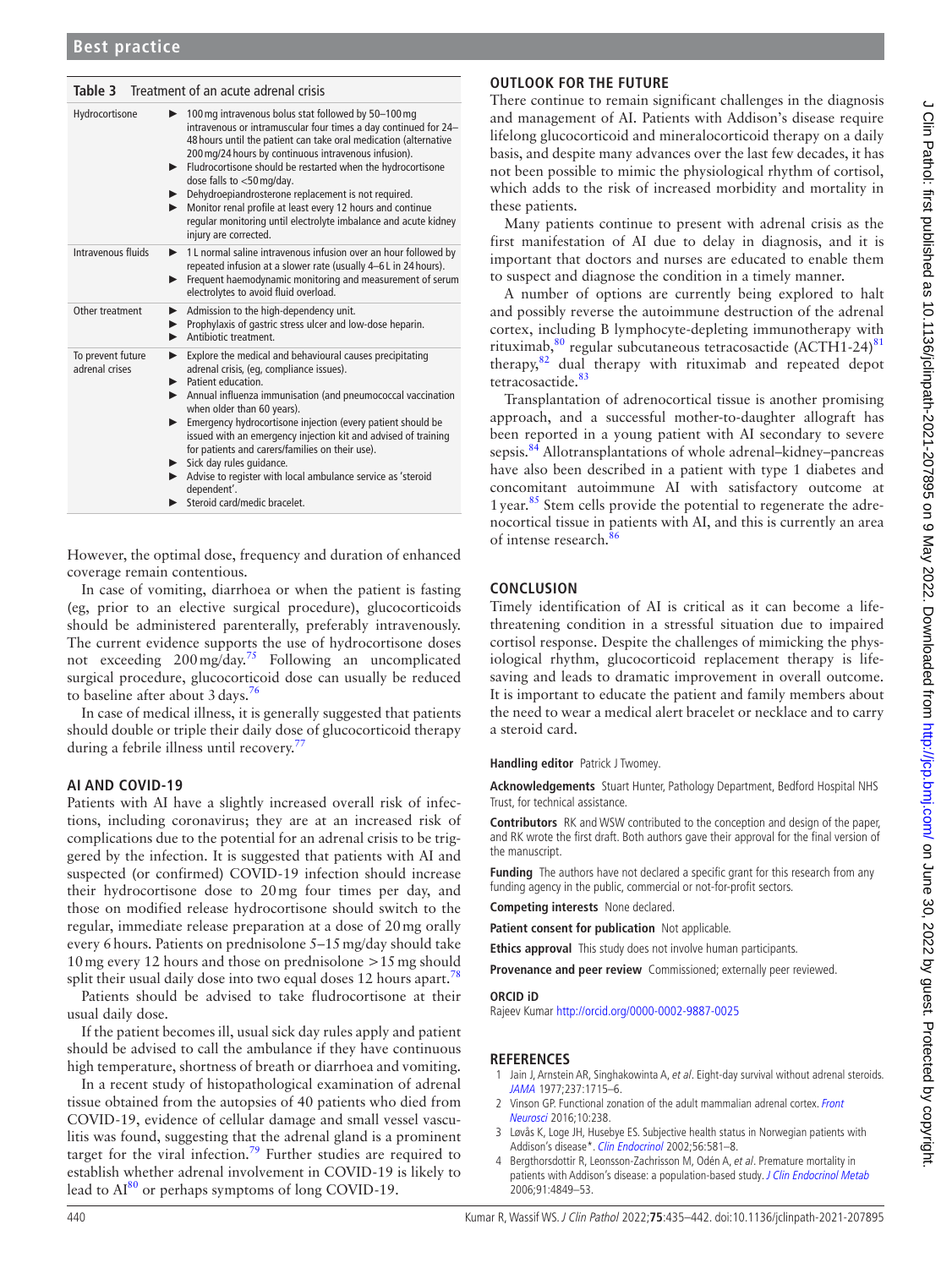- <span id="page-6-0"></span>5 Mason AS, Meade TW, Lee JA, et al. Epidemiological and clinical picture of Addison's disease. [Lancet](http://dx.doi.org/10.1016/s0140-6736(68)90948-3) 1968;2:744–7.
- <span id="page-6-1"></span>6 Løvås K, Husebye ES. High prevalence and increasing incidence of Addison's disease in western Norway. [Clin Endocrinol](http://dx.doi.org/10.1046/j.1365-2265.2002.t01-1-01552.x) 2002;56:787-91.
- <span id="page-6-2"></span>7 Meyer G, Neumann K, Badenhoop K, et al. Increasing prevalence of Addison's disease in German females: health insurance data 2008-2012. [Eur J Endocrinol](http://dx.doi.org/10.1530/EJE-13-0756) 2014;170:367–73.
- <span id="page-6-3"></span>8 Laureti S, Vecchi L, Santeusanio F, et al. Is the prevalence of Addison's disease underestimated? [J Clin Endocrinol Metab](http://dx.doi.org/10.1210/jcem.84.5.5677-7) 1999;84:1762-84.
- <span id="page-6-4"></span>9 Arlt W, Allolio B. Adrenal insufficiency. [Lancet](http://dx.doi.org/10.1016/S0140-6736(03)13492-7) 2003;361:1881-93.
- <span id="page-6-5"></span>10 Regal M, Páramo C, Sierra JM, et al. Prevalence and incidence of hypopituitarism in an adult Caucasian population in northwestern Spain. [Clin Endocrinol](http://dx.doi.org/10.1046/j.1365-2265.2001.01406.x) 2001;55:735-40.
- <span id="page-6-6"></span>11 Woods CP, Argese N, Chapman M, et al. Adrenal suppression in patients taking inhaled glucocorticoids is highly prevalent and management can be guided by morning cortisol. [Eur J Endocrinol](http://dx.doi.org/10.1530/EJE-15-0608) 2015;173:633-42.
- <span id="page-6-7"></span>12 Addison T. On the constitutional and local effects of disease of the Supra-renal capsules. London, UK: Samuel Highley, 1855..
- <span id="page-6-8"></span>13 Witchel SF. Congenital adrenal hyperplasia. [J Pediatr Adolesc Gynecol](http://dx.doi.org/10.1016/j.jpag.2017.04.001) 2017;30:520–34.
- <span id="page-6-9"></span>14 Mitchell AL, Pearce SHS. Autoimmune Addison disease: pathophysiology and genetic complexity. [Nat Rev Endocrinol](http://dx.doi.org/10.1038/nrendo.2011.245) 2012;8:306-16.
- <span id="page-6-10"></span>15 Hellesen A, Bratland E, Husebye ES. Autoimmune Addison's disease - An update on pathogenesis. [Ann Endocrinol](http://dx.doi.org/10.1016/j.ando.2018.03.008) 2018;79:157–63.
- <span id="page-6-12"></span><span id="page-6-11"></span>16 Prete A, Bancos I. Glucocorticoid induced adrenal insufficiency. [BMJ](http://dx.doi.org/10.1136/bmj.n1380) 2021;374:n1380. 17 Jasani MK, Boyle JA, Greig WR, et al. Corticosteroid-Induced suppression of the hypothalamo-pituitary-adrenal axis: observations on patients given oral corticosteroids for rheumatoid arthritis. [Q J Med](http://www.ncbi.nlm.nih.gov/pubmed/6049762) 1967;36:261–76.
- <span id="page-6-13"></span>18 Jespersen S, Nygaard B, Kristensen Lars Østergaard. Methylprednisolone pulse treatment of Graves' ophthalmopathy is not associated with secondary adrenocortical insufficiency. [Eur Thyroid J](http://dx.doi.org/10.1159/000440834) 2015;4:222-5.
- <span id="page-6-14"></span>19 Donegan D. Opioid induced adrenal insufficiency: what is new? Curr Opin Endocrinol [Diabetes Obes](http://dx.doi.org/10.1097/MED.0000000000000474) 2019;26:133–8.
- <span id="page-6-15"></span>20 Gjerstad JK, Lightman SL, Spiga F. Role of glucocorticoid negative feedback in the regulation of HPA axis Pulsatility. [Stress](http://dx.doi.org/10.1080/10253890.2018.1470238) 2018;21:403–16.
- <span id="page-6-16"></span>21 El Ghorayeb N, Bourdeau I, Lacroix A. Role of ACTH and other hormones in the regulation of aldosterone production in primary aldosteronism. [Front Endocrinol](http://dx.doi.org/10.3389/fendo.2016.00072) 2016;7:72.
- <span id="page-6-17"></span>22 Aron DC, Findling JW, Tyrrell JB. Glucocorticoids and adrenal androgens. In: Gardner DG, Shoback D, eds. Greenspan's Basic and Clinical Endocrinology. Mc Graw Hill, 2007: 367–78.
- <span id="page-6-18"></span>23 Erichsen MM, Løvås K, Skinningsrud B, et al. Clinical, immunological, and genetic features of autoimmune primary adrenal insufficiency: observations from a Norwegian registry. [J Clin Endocrinol Metab](http://dx.doi.org/10.1210/jc.2009-1368) 2009;94:4882–90.
- <span id="page-6-19"></span>24 Husebye ES, Anderson MS, Kämpe O. Autoimmune polyendocrine syndromes. N Engl J [Med](http://dx.doi.org/10.1056/NEJMra1713301) 2018;378:1132–41.
- <span id="page-6-20"></span>25 Landau Z, Hanukoglu A, Sack J, et al. Clinical and genetic heterogeneity of congenital adrenal hypoplasia due to NR0B1 gene mutations. [Clin Endocrinol](http://dx.doi.org/10.1111/j.1365-2265.2009.03652.x) 2010;72:448-54.
- <span id="page-6-21"></span>26 Kemp S, Berger J, Aubourg P. X-Linked adrenoleukodystrophy: clinical, metabolic, genetic and pathophysiological aspects. [Biochim Biophys Acta](http://dx.doi.org/10.1016/j.bbadis.2012.03.012) 2012;1822:1465-74.
- <span id="page-6-22"></span>27 Houlden H, Smith S, De Carvalho M, et al. Clinical and genetic characterization of families with triple A (Allgrove) syndrome. [Brain](http://dx.doi.org/10.1093/brain/awf270) 2002;125:2681-90.
- <span id="page-6-23"></span>28 Salvatori R. Adrenal insufficiency. [JAMA](http://dx.doi.org/10.1001/jama.294.19.2481) 2005;294:2481–8.
- <span id="page-6-24"></span>29 Bleicken B, Hahner S, Ventz M, et al. Delayed diagnosis of adrenal insufficiency is common: a cross-sectional study in 216 patients. [Am J Med Sci](http://dx.doi.org/10.1097/MAJ.0b013e3181db6b7a) 2010;339:525-31.
- <span id="page-6-25"></span>30 Wina Dharmesti NW, Saraswati MR, Suastika K, et al. Challenging diagnosis of Addison's disease presenting with adrenal crisis. [Case Rep Endocrinol](http://dx.doi.org/10.1155/2021/7137950) 2021;2021:7137950.
- <span id="page-6-26"></span>31 Yatagai T, Kusaka I, Nakamura T, et al. Close association of severe hyponatremia with exaggerated release of arginine vasopressin in elderly subjects with secondary adrenal insufficiency. [Eur J Endocrinol](http://dx.doi.org/10.1530/eje.0.1480221) 2003;148:221-6.
- <span id="page-6-27"></span>32 Hägg E, Asplund K, Lithner F. Value of basal plasma cortisol assays in the assessment of pituitary-adrenal insufficiency. [Clin Endocrinol](http://dx.doi.org/10.1111/j.1365-2265.1987.tb00780.x) 1987;26:221-6.
- <span id="page-6-28"></span>33 Kazlauskaite R, Evans AT, Villabona CV, et al. Corticotropin tests for hypothalamic-pituitary- adrenal insufficiency: a metaanalysis. [J Clin Endocrinol Metab](http://dx.doi.org/10.1210/jc.2008-0710) 2008;93:4245–53.
- <span id="page-6-29"></span>34 Kumar R, Carr P, Wassif W. Diagnostic performance of morning serum cortisol as an alternative to short synacthen test for the assessment of adrenal reserve; a retrospective study. [Postgrad Med J](http://dx.doi.org/10.1136/postgradmedj-2020-138514) 2020. doi:10.1136/postgradmedj-2020-138514. [Epub ahead of print: 29 Oct 2020].
- <span id="page-6-30"></span>35 Dorin RI, Qualls CR, Crapo LM. Diagnosis of adrenal insufficiency. [Ann Intern Med](http://dx.doi.org/10.7326/0003-4819-139-3-200308050-00009) 2003;139:194–204.
- <span id="page-6-31"></span>36 Kumar R, Carr P, Moore K, et al. Do we need 30 min cortisol measurement in the short synacthen test: a retrospective study. [Postgrad Med J](http://dx.doi.org/10.1136/postgradmedj-2019-137125) 2020;96:467-72.
- <span id="page-6-32"></span>37 Lindholm J, Kehlet H. Re-Evaluation of the clinical value of the 30 min ACTH test in assessing the hypothalamic-pituitary-adrenocortical function. [Clin Endocrinol](http://dx.doi.org/10.1111/j.1365-2265.1987.tb03638.x) 1987;26:53–9.
- <span id="page-6-33"></span>38 Chatha KK, Middle JG, Kilpatrick ES. National UK audit of the short synacthen test. [Ann Clin Biochem](http://dx.doi.org/10.1258/acb.2009.009209) 2010;47:158–64.
- <span id="page-6-34"></span>39 Bornstein SR, Allolio B, Arlt W, et al. Diagnosis and treatment of primary adrenal insufficiency: an endocrine Society clinical practice quideline. [J Clin Endocrinol Metab](http://dx.doi.org/10.1210/jc.2015-1710) 2016;101:364–89.
- <span id="page-6-35"></span>40 El-Farhan N, Pickett A, Ducroq D, et al. Method-specific serum cortisol responses to the adrenocorticotrophin test: comparison of gas chromatography-mass spectrometry and five automated immunoassays. [Clin Endocrinol](http://dx.doi.org/10.1111/cen.12039) 2013:78:673-80.
- <span id="page-6-36"></span>41 Raverot V, Richet C, Morel Y, et al. Establishment of revised diagnostic cut-offs for adrenal laboratory investigation using the new Roche Diagnostics Elecsys® Cortisol II assay. [Ann Endocrinol](http://dx.doi.org/10.1016/j.ando.2016.05.002) 2016;77:620–2.
- <span id="page-6-37"></span>42 Javorsky BR, Raff H, Carroll TB, et al. New cutoffs for the biochemical diagnosis of adrenal insufficiency after ACTH stimulation using specific cortisol assays. J Endocr [Soc](http://dx.doi.org/10.1210/jendso/bvab022) 2021;5:bvab022.
- <span id="page-6-38"></span>43 Ueland Grethe Å, Methlie P, Øksnes M, et al. The short Cosyntropin test revisited: new normal reference range using LC-MS/MS. [J Clin Endocrinol Metab](http://dx.doi.org/10.1210/jc.2017-02602) 2018;103:1696–703.
- <span id="page-6-39"></span>44 Mayenknecht J, Diederich S, Bähr V, et al. Comparison of low and high dose corticotropin stimulation tests in patients with pituitary disease. J Clin Endocrinol [Metab](http://dx.doi.org/10.1210/jcem.83.5.4831) 1998;83:1558–62.
- <span id="page-6-40"></span>45 Rasmuson S, Olsson T, Hagg E. A low dose ACTH test to assess the function of the hypothalamic-pituitary-adrenal axis. [Clin Endocrinol](http://dx.doi.org/10.1046/j.1365-2265.1996.600482.x) 1996;44:151.
- 46 Ospina NS, Al Nofal A, Bancos I, et al. Acth stimulation tests for the diagnosis of adrenal insufficiency: systematic review and meta-analysis. [J Clin Endocrinol Metab](http://dx.doi.org/10.1210/jc.2015-1700) 2016;101:427–34.
- <span id="page-6-41"></span>47 Verbeeten KC, Ahmet AH. The role of corticosteroid-binding globulin in the evaluation of adrenal insufficiency. [J Pediatr Endocrinol Metab](http://dx.doi.org/10.1515/jpem-2017-0270) 2018;31:107-15.
- <span id="page-6-42"></span>48 Klose M, Lange M, Rasmussen AK, et al. Factors influencing the adrenocorticotropin test: role of contemporary cortisol assays, body composition, and oral contraceptive agents. [J Clin Endocrinol Metab](http://dx.doi.org/10.1210/jc.2006-1791) 2007;92:1326–33.
- <span id="page-6-43"></span>49 Barnes SC, Swaminathan R. Effect of albumin concentration on serum cortisol measured by the Bayer Advia Centaur assay. [Ann Clin Biochem](http://dx.doi.org/10.1258/000456307779595968) 2007;44:79–82.
- <span id="page-6-44"></span>50 Blair J, Adaway J, Keevil B, et al. Salivary cortisol and cortisone in the clinical setting. [Curr Opin Endocrinol Diabetes Obes](http://dx.doi.org/10.1097/MED.0000000000000328) 2017;24:161–8.
- <span id="page-6-45"></span>51 Langelaan MLP, Kisters JMH, Oosterwerff MM, et al. Salivary cortisol in the diagnosis of adrenal insufficiency: cost efficient and patient friendly. [Endocr Connect](http://dx.doi.org/10.1530/EC-18-0085) 2018;7:560–6.
- <span id="page-6-46"></span>52 Lindsay JR, Nieman LK. The hypothalamic-pituitary-adrenal axis in pregnancy: challenges in disease detection and treatment. *[Endocr Rev](http://dx.doi.org/10.1210/er.2004-0025)* 2005;26:775–99.
- <span id="page-6-47"></span>53 Demey-Ponsart E, Foidart JM, Sulon J, et al. Serum CBG, free and total cortisol and circadian patterns of adrenal function in normal pregnancy. [J Steroid Biochem](http://dx.doi.org/10.1016/0022-4731(82)90163-7) 1982;16:165–9.
- <span id="page-6-48"></span>54 Suri D, Moran J, Hibbard JU, et al. Assessment of adrenal reserve in pregnancy: defining the normal response to the adrenocorticotropin stimulation test. J Clin [Endocrinol Metab](http://dx.doi.org/10.1210/jc.2006-1049) 2006;91:3866–72.
- <span id="page-6-49"></span>55 Wallace I, Cunningham S, Lindsay J. The diagnosis and investigation of adrenal insufficiency in adults. [Ann Clin Biochem](http://dx.doi.org/10.1258/acb.2009.009101) 2009;46:351–67.
- <span id="page-6-50"></span>56 Courtney CH, McAllister AS, McCance DR, et al. The insulin hypoglycaemia and overnight metyrapone tests in the assessment of the hypothalamic-pituitary-adrenal axis following pituitary surgery. [Clin Endocrinol](http://dx.doi.org/10.1046/j.1365-2265.2000.01093.x) 2000;53:309-12.
- <span id="page-6-51"></span>57 Betterle C, Dal Pra C, Mantero F, et al. Autoimmune adrenal insufficiency and autoimmune polyendocrine syndromes: autoantibodies, autoantigens, and their applicability in diagnosis and disease prediction. [Endocr Rev](http://dx.doi.org/10.1210/edrv.23.3.0466) 2002;23:327-64.
- <span id="page-6-52"></span>58 Ouyang T, Rothfus WE, Ng JM, et al. Imaging of the pituitary. [Radiol Clin North Am](http://dx.doi.org/10.1016/j.rcl.2011.02.012) 2011;49:549–71.
- <span id="page-6-53"></span>59 Wright JJ, Powers AC, Johnson DB. Endocrine toxicities of immune checkpoint inhibitors. [Nat Rev Endocrinol](http://dx.doi.org/10.1038/s41574-021-00484-3) 2021;17:389-99.
- <span id="page-6-54"></span>60 Ohara N, Kobayashi M, Ohashi K, et al. Isolated adrenocorticotropic hormone deficiency and thyroiditis associated with nivolumab therapy in a patient with advanced lung adenocarcinoma: a case report and review of the literature. *J Med* [Case Rep](http://dx.doi.org/10.1186/s13256-019-2002-2) 2019;13:88.
- <span id="page-6-55"></span>61 Steroid emergency card to support early recognition and treatment of adrenal crisis in adults. Available: [https://www.england.nhs.uk/wp-content/uploads/2020/08/NPSA-](https://www.england.nhs.uk/wp-content/uploads/2020/08/NPSA-Emergency-Steroid-Card-FINAL-2.3.pdf)[Emergency-Steroid-Card-FINAL-2.3.pdf](https://www.england.nhs.uk/wp-content/uploads/2020/08/NPSA-Emergency-Steroid-Card-FINAL-2.3.pdf)
- <span id="page-6-56"></span>62 Esteban NV, Yergey AL. Cortisol production rates measured by liquid chromatography/ mass spectrometry. [Steroids](http://dx.doi.org/10.1016/0039-128X(90)90103-I) 1990;55:152-8.
- <span id="page-6-57"></span>63 Debono M, Price JN, Ross RJ. Novel strategies for hydrocortisone replacement. Best [Pract Res Clin Endocrinol Metab](http://dx.doi.org/10.1016/j.beem.2008.09.010) 2009;23:221–32.
- <span id="page-6-58"></span>64 Johannsson G, Nilsson AG, Bergthorsdottir R, et al. Improved cortisol exposure-time profile and outcome in patients with adrenal insufficiency: a prospective randomized trial of a novel hydrocortisone dual-release formulation. [J Clin Endocrinol Metab](http://dx.doi.org/10.1210/jc.2011-1926) 2012;97:473–81.
- <span id="page-6-59"></span>65 Quinkler M, Ekman B, Marelli C, et al. Prednisolone is associated with a worse lipid profile than hydrocortisone in patients with adrenal insufficiency. [Endocr Connect](http://dx.doi.org/10.1530/EC-16-0081) 2017;6:1–8.
- <span id="page-6-60"></span>66 Frey KR, Kienitz T, Schulz J, et al. Prednisolone is associated with a worse bone mineral density in primary adrenal insufficiency. [Endocr Connect](http://dx.doi.org/10.1530/EC-18-0160) 2018;7:811-8.
- <span id="page-6-61"></span>67 Øksnes M, Björnsdottir S, Isaksson M, et al. Continuous subcutaneous hydrocortisone infusion versus oral hydrocortisone replacement for treatment of Addison's disease: a randomized clinical trial. [J Clin Endocrinol Metab](http://dx.doi.org/10.1210/jc.2013-4253) 2014;99:1665-74.